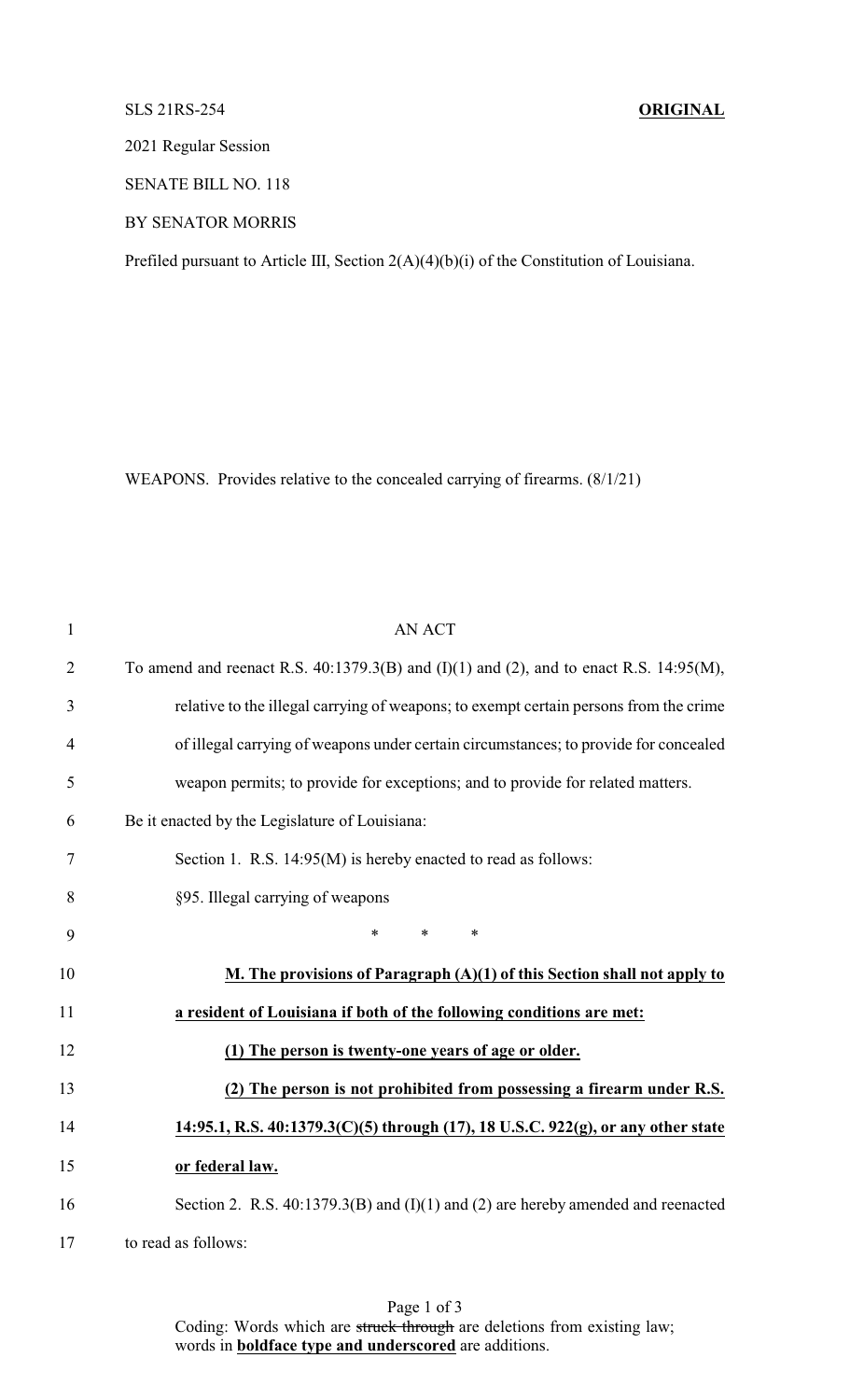| $\mathbf{1}$   | §1379.3. Statewide permits for concealed handguns; application procedures;             |
|----------------|----------------------------------------------------------------------------------------|
| $\overline{2}$ | definitions                                                                            |
| 3              | $\ast$<br>$\ast$<br>∗                                                                  |
| $\overline{4}$ | $B1(H)$ A concealed handgun permit shall be issued only to a Louisiana                 |
| 5              | resident who qualifies for a permit under the provisions of this Section. A concealed  |
| 6              | handgun permit issued pursuant to the provisions of this Section shall grant authority |
| $\tau$         | to a Louisiana resident to carry a concealed handgun on his person.                    |
| 8              | $(2)$ A Louisiana resident shall be required to possess a valid concealed              |
| 9              | handgun permit issued by the state of Louisiana pursuant to the provisions of this     |
| 10             | Section in order to carry a concealed handgun in the state of Louisiana.               |
| 11             | $\ast$<br>$\ast$<br>∗                                                                  |
| 12             | $I(1)$ No individual to whom a concealed handgun permit is issued or a                 |
| 13             | person carrying a weapon pursuant to R.S. 14:95(M) may carry and conceal such          |
| 14             | handgun while under the influence of alcohol or a controlled dangerous substance.      |
| 15             | While a permittee is under the influence of alcohol or a controlled dangerous          |
| 16             | substance, an otherwise lawful permit is considered automatically suspended and is     |
| 17             | not valid. A permittee shall be considered under the influence as evidenced by a       |
| 18             | blood alcohol reading of .05 percent or greater by weight of alcohol in the blood, or  |
| 19             | when a blood test or urine test shows any confirmed presence of a controlled           |
| 20             | dangerous substance as defined in R.S. 40:961 and 964.                                 |
| 21             | (2) A permittee armed with a handgun in accordance with this Section or a              |
| 22             | person carrying a weapon pursuant to R.S. 14:95(M) shall notify any police             |
| 23             | officer who approaches the permittee in an official manner or with an identified       |
| 24             | official purpose that he has a weapon on his person, submit to a pat down, and allow   |
| 25             | the officer to temporarily disarm him. Whenever a law enforcement officer is made      |
| 26             | aware that an individual is carrying a concealed handgun and the law enforcement       |
| 27             | officer has reasonable grounds to believe that the individual is under the influence   |
| 28             | of either alcohol or a controlled dangerous substance, the law enforcement officer     |
| 29             | may take temporary possession of the handgun and request submission of the             |

Page 2 of 3 Coding: Words which are struck through are deletions from existing law; words in **boldface type and underscored** are additions.